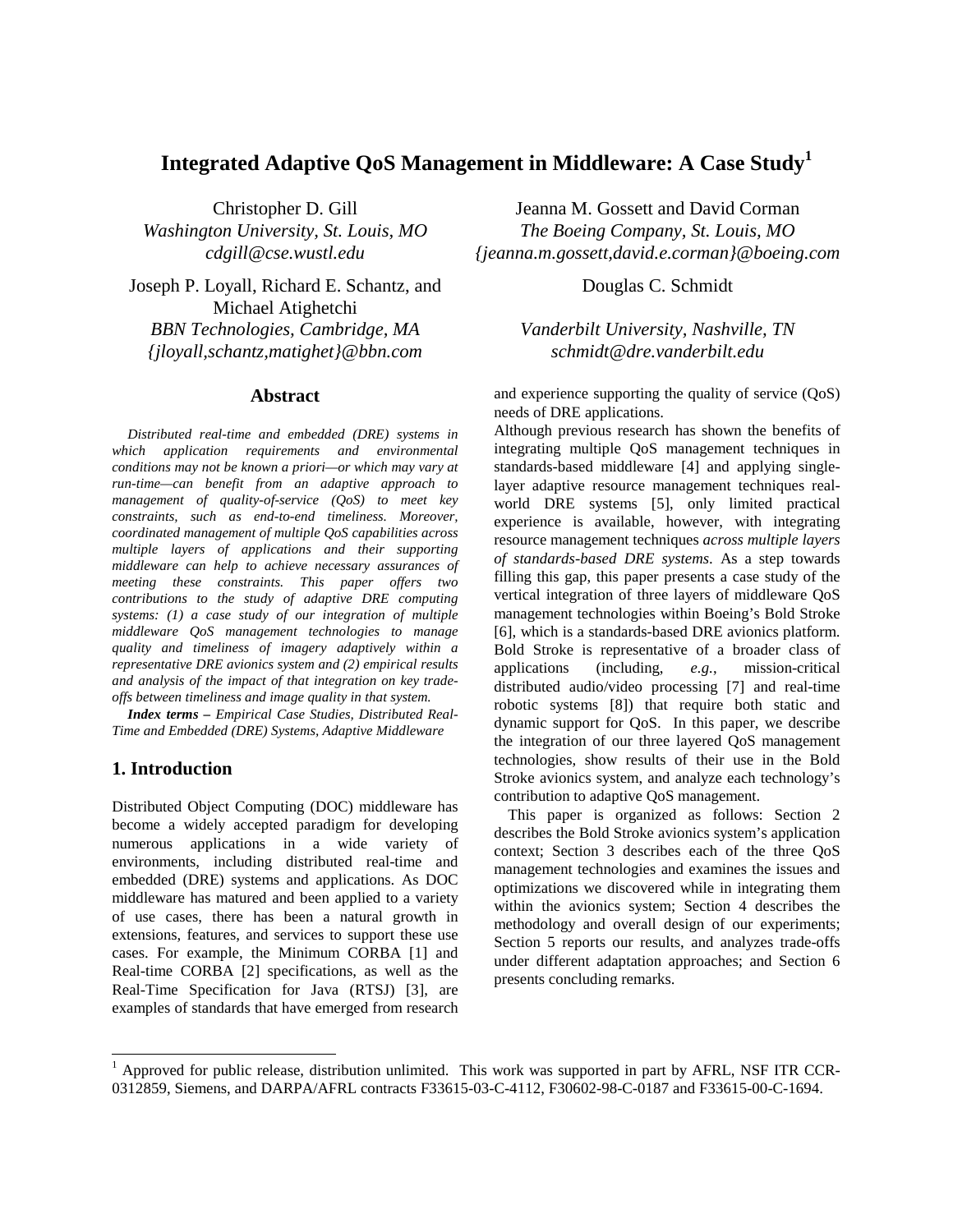### **2. Application Overview**

We conducted our experiments using the Weapons Systems Open Architecture (WSOA) open experimentation platform (OEP) shown in Figure 1, which consisted of two airborne server and client nodes (a command and control aircraft and an F-15 fighter aircraft respectively) that collaborated over a very lowbandwidth radio data link to re-plan the client's mission parameters in real-time. Collaborative replanning enables responding more rapidly to situational changes in-flight*, e.g.,* the server (C2 node) sends links to downloadable imagery to the client (F-15 node), which it then uses for re-planning. In the example scenario we used to evaluate the WSOA OEP, an offboard sensor detects time-sensitive information that initiates re-planning and provides this information to the server node. The server node has authority to initiate re-planning with the client node and sends an alert to the client node, along with a "virtual folder" that contains thumbnails of relevant images and the associated links to the complete images. Personnel on the client and server nodes collaborate to develop a new plan, which the client then performs.

The research described in this paper applies multilayer adaptive middleware techniques to alleviate key limitations that impede successful mission re-planning:

- 1. Limits on radio data link bandwidth that constrain the operational utility of existing systems to collaboratively re-plan missions of airborne nodes.
- 2. Static resource management schemes that often rely on over-allocation strategies and reduce and sometimes eliminate the amount of processor and network resources available for mission replanning and rehearsal.



**Figure 1: Collaborative Re-planning in WSOA**

A key goal of the WSOA OEP evaluation system illustrated in Figure 1 is to use *adaptation* to provide the client the same level of confidence in the redirected plan as in the original pre-planned version, even in the face of dynamic environmental factors such as variations in network bandwidth and unannounced mission re-planning alerts. Therefore, in addition to providing the client up-to-date information detected by remote sensors (*e.g.*, fresh images of the new destination) and about the environment it will encounter en-route to and from the new destination, the OEP must manage key trade-offs between transmission quality and latency for that information. Our solution is to implement QoS-managed browser-like collaboration capabilities to (1) enable the client and server nodes to view the same displays and information and (2) ensure image quality and transmission latency stay within acceptable bounds, in a manner that is as independent as possible of the available resources (obviously there is a minimum, below which nothing useful can be accomplished). This common browser view also allows server-side personnel to decorate imagery with annotations that will be visible on the client node rapidly, *i.e.*, within one second. The advantage of this approach is that features can be located on an image via an icon placed at a precise location relative to an easily identified reference point. This capability in turn allows personnel at the client and server nodes to establish a common frame of reference of the plan update and the new destination environment while the client is en-route to that destination, which is far better than the voice-only radio communications previously available in conventional re-planning systems.

Our solution is readily extensible to scenarios encompassing multiple client and server nodes, as well as other applications (such as coordination within teams of autonomous agents in rapidly changing environments or circumventing cascades of failures in distributed critical infrastructure) that require adaptive run-time support for collaborative re-planning.

#### **2.1. Design and Implementation Overview**

In the WSOA OEP application, a server-side operator first uses a user interface to send an alert to the client along with a virtual target folder containing a set of thumbnail images to the client. The collaboration client application (on the fighter aircraft) also contains a virtual folder manager component, which provides it access to and storage of virtual folders and their images. If sufficient memory is available, the virtual folder manager can hold more than one virtual folder, though only a single virtual folder was downloaded for our OEP evaluation. The client node determines which page of the virtual folder is displayed. Personnel on the client node can navigate the virtual folder both forward and backward using "next" and "previous" buttons on their cockpit display. The virtual folder can also be reset to a *home* page by touching another button. A thumbnail page in the virtual folder allows the operator to select images to download and view without the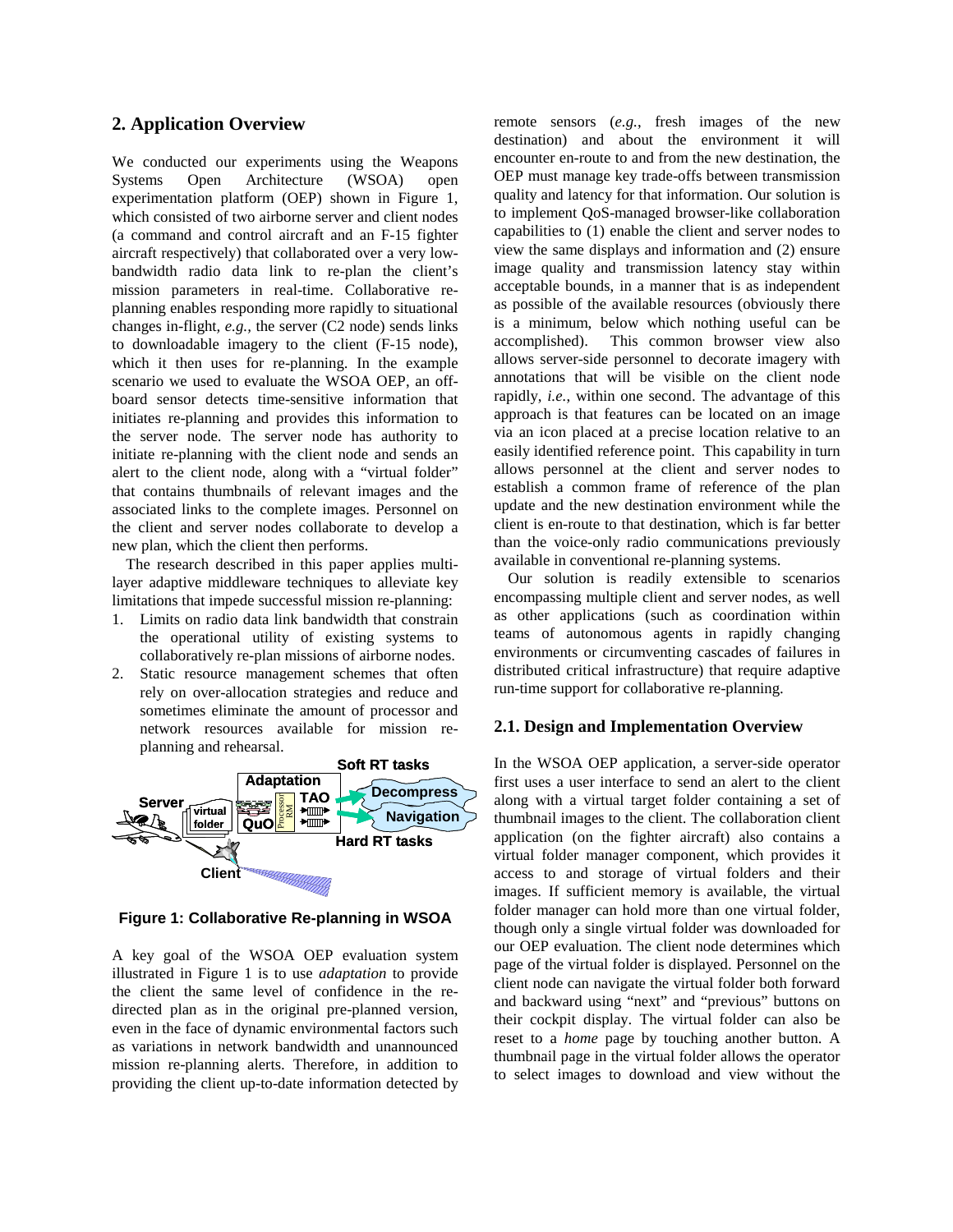overhead of downloading each complete image. A bar next to each thumbnail indicates whether its corresponding image has been downloaded: the bar is green if so and if not is red.

Server and client node personnel can then draw annotations and move commonly viewed individual cursors during the collaboration. To avoid problems with having both the server and client manipulate the image simultaneously, the client is given control of image download and manipulation during the collaboration, including panning side-to-side, rotation, and zooming. Server and client node personnel can move their respective cursors to indicate a specific location on the image. They are also able to draw circle, line, rectangle, and triangle annotations to designate larger regions on the image. Update messages are sent between the collaboration server and client to update cursor positions and annotations. The server to client update message contains server cursor movements and annotations drawn on the server. The client to server update message contains image manipulation information in addition to client cursor movements and client-drawn annotations. Update messages are only sent as needed and only contain updates since the last such message. Displays on both client and server are updated with the update information to maintain a common synchronized view of the virtual folder.

### **2.2. Improvements in the State of the Art**

Our DOC middleware approach provides an open systems "bridge" between legacy on-board embedded avionics systems and off-board information sources and systems. The foundation of this bridge is a Real-time CORBA Object Request Broker (ORB) [2] using a pluggable protocol to communicate over a very low bandwidth (approximately 2,400 baud in each direction) Link-16 tactical data network. Link-16 time slots were allocated asymmetrically in the OEP so that the image tiles were downloaded at close to 4,800 baud with a small fraction of the bandwidth allocated to carry tile requests and update messages from the client to the server. We have applied middleware technologies at several architectural layers to manage key resources and ensure the timely exchange and processing of mission critical information. In combination, these techniques support Internet-like connectivity between server and client nodes, with the added assurance of real-time performance in a highly resource-constrained environment.

The WSOA OEP evaluation system leverages existing open systems client and server platforms. On

the client side, we used an Operational Flight Program (OFP) system architecture based upon commercial hardware, software, standards, and practices [9] that supports re-use of application components across multiple client platforms. The OFP architecture includes the Bold Stroke avionics domain-specific middleware layer [10] built upon The ACE ORB (TAO) [11], a widely-used, open-source C++ implementation of Real-time CORBA that is available at deuce.doc.wustl.edu/Download.html. This middleware isolates applications from the underlying hardware and operating system (OS), enabling hardware or OS advances from the commercial marketplace to be integrated more easily with the avionics application. This architecture uses the adaptive middleware technologies described in Section 3 to address the limitations with time-sensitive mission re-planning noted at the beginning of this section.

### **2.3. System Resource Management Model**

The resource management model for the WSOA OEP evaluation system is illustrated in Figure 2. When client personnel request an image, that request is sent from the *browser application* to a QuO *application delegate* [9], which then sends a series of requests for individual tiles via TAO over a low-bandwidth Link-16 connection to the server. The delegate initially sends a burst of requests to fill the server request queue; after that it sends a new request each time a tile is received. For each request, the delegate sends the tile's desired compression ratio, determined by the progress of the overall image download when the request is made.

On the server, the *ORBExpress* Ada ORB [18] receives each request from the Link-16 connection, and from there each tile goes into a *queue of pending tile requests*. A collaboration server pulls each request from that queue, fetches the tile from the server's *virtual target folder* containing the image, and compresses the tile at the ratio specified in the request. The collaboration server then sends the compressed tile back through ORBExpress and across Link-16 to the client. Server-side environmental simulation services emulate additional workloads that would be seen on the command and control (C2) server under realistic operating conditions. Back on the client, each compressed tile is received from Link-16 by TAO and delivered to a servant that places the tile in a queue where it waits to be decompressed. The tile is removed from the queue, decompressed, and then delivered by client-side operations to Image Presentation Module (IPM) hardware which renders the tile on the cockpit display. The decompression and IPM delivery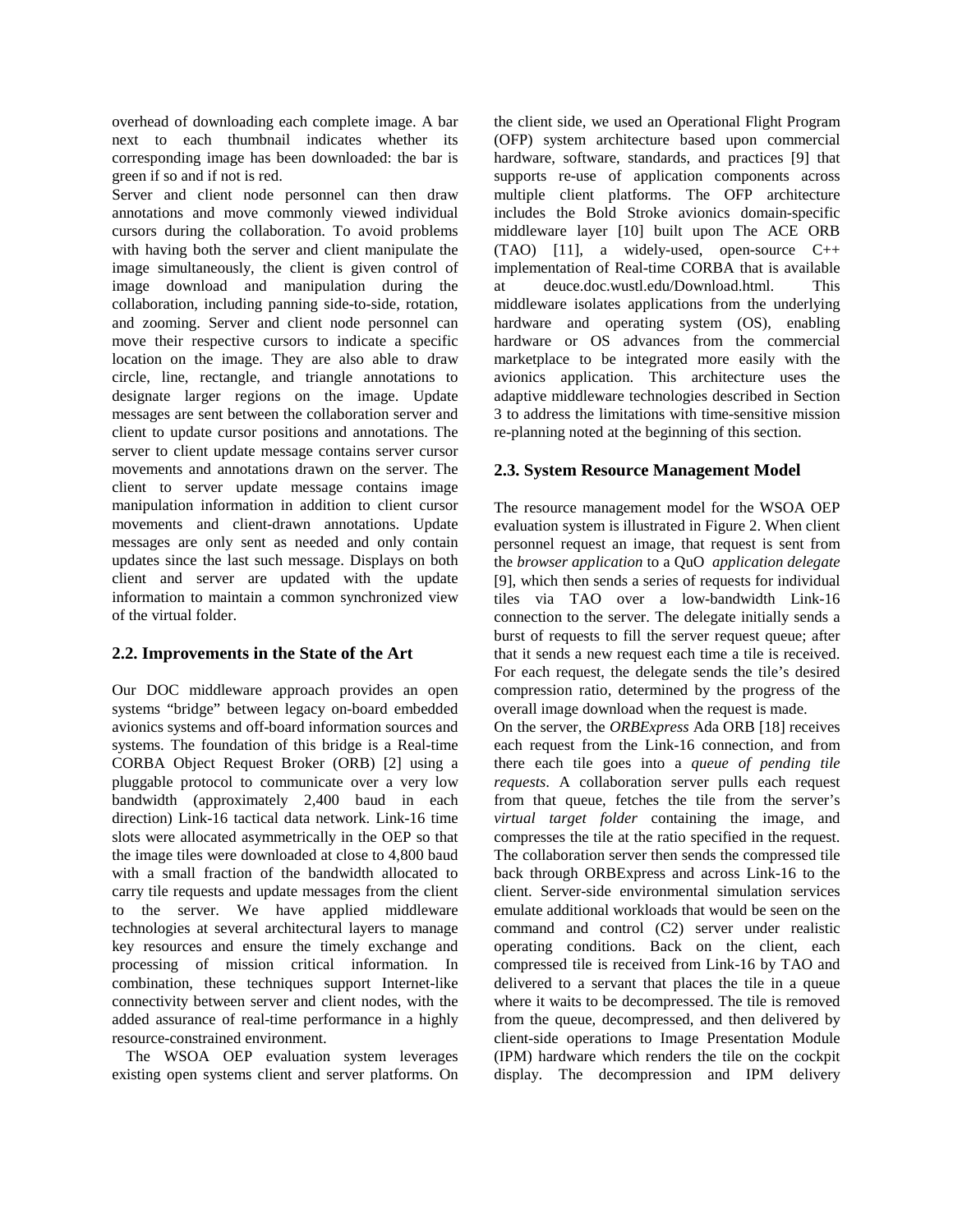operations are dispatched by the TAO Event Channel [10] at rates selected in concert by the RT-ARM [13] and the TAO Reconfigurable Scheduler [5][15], as described in Sections 3.2 and 3.3, respectively.



**Figure 2: Resource Management Model**

### **3. Overview of Adaptive Middleware**

To address the challenges described in Section 2, we have designed, implemented, and flight-tested an integrated multi-layered QoS enforcement architecture based on the Real-time CORBA standard. A key theme in this architecture is that coarser-grain adaptation is performed by higher layers of the architecture (*i.e.*, closer to the application), with finer grained adaptation at each lower layer (*i.e.*, closer to the OS and hardware). To enhance performance, our architecture tries to handle adaptation at the lowest layer possible, moving up to higher layers only if QoS requirements cannot be met via adaptation in the current layer.

Figure 2 illustrates the resource adaptation architecture of the WSOA OEP evaluation platforms and middleware. The *finest* granularity of adaptation in the WSOA system architecture is the lowest priority dynamic scheduling of non-critical operations [5] by the dispatcher of the TAO Real-Time Event Channel, which we developed in previous research [12]. The *second finest* level of adaptation granularity is achieved by a Real Time Adaptive Resource Manager (RT-ARM) [13] and the TAO Reconfigurable Scheduler [5][15], which re-schedule rates of invocation of application components while maintaining deadlinefeasible scheduling of critical operations. The *second coarsest* level of adaptation is performed by the Quality Objects (QuO) framework [7], which monitors progress downloading and processing image tiles toward the desired deadline for the entire image. While QuO

represents the highest *middleware* layer in the OEP system architecture, the highest layer at which adaptation can be performed is the *application* layer, where the client personnel can specify *coarsest grain* requirements for image quality and timeliness. The remainder of this section describes each middleware layer outlined above in detail, from coarsest to finest grained. The remainder of this section describes the middleware in our multi-layered architecture, ranging from the coarsest to the finest granularity of adaptation.

# **3.1. QuO: 2 nd Coarsest Grain Adaptation**

QuO is an aspect-oriented middleware framework designed by BBN Technologies to support the development of QoS behavior of a system separate from – but complementary to – the development of its functional behavior. We used the following QuO components in the WSOA OEP testbed:

- 1. *Contracts* specify desired and available QoS, along with the policies for controlling QoS and adapting to changes.
- 2. *Delegates* are remote object proxies, with welldefined points to insert adaptive behaviors into end-to-end paths.
- 3. *System condition* objects provide interfaces to parts of the system that must be measured or controlled by contracts.

Since QuO is general-purpose framework that can support a variety of adaptation strategies, we developed a *reactive* QoS adaptation policy [17] for the OEP evaluation system that manages the overall trade-offs of timeliness versus image quality. When the client node requests an image from the server node, a QuO delegate breaks the image request up into a sequence of separate *tile* requests—each tile is a smaller-sized piece of the entire image for which a separate compression ratio can be assigned. The number of tiles requested by the delegate is based upon the image size, while the compression level of an individual tile can be adjusted dynamically based upon the deadline for receiving the full image and the expected download time for the tile. The image is tiled from the point of interest first, with the early tiles containing the most important data, so that decreased quality of later tiles will have minimal impact on the overall mission re-planning capabilities.

In the OEP evaluation system, a QuO *delegate* adapts the compression level of the next tile requested. A QuO *contract* monitors progress of the image download through system condition objects and influences the compression level of subsequent tiles based upon whether the image is behind schedule, on schedule, or ahead of schedule. If the *processing* of the image tiles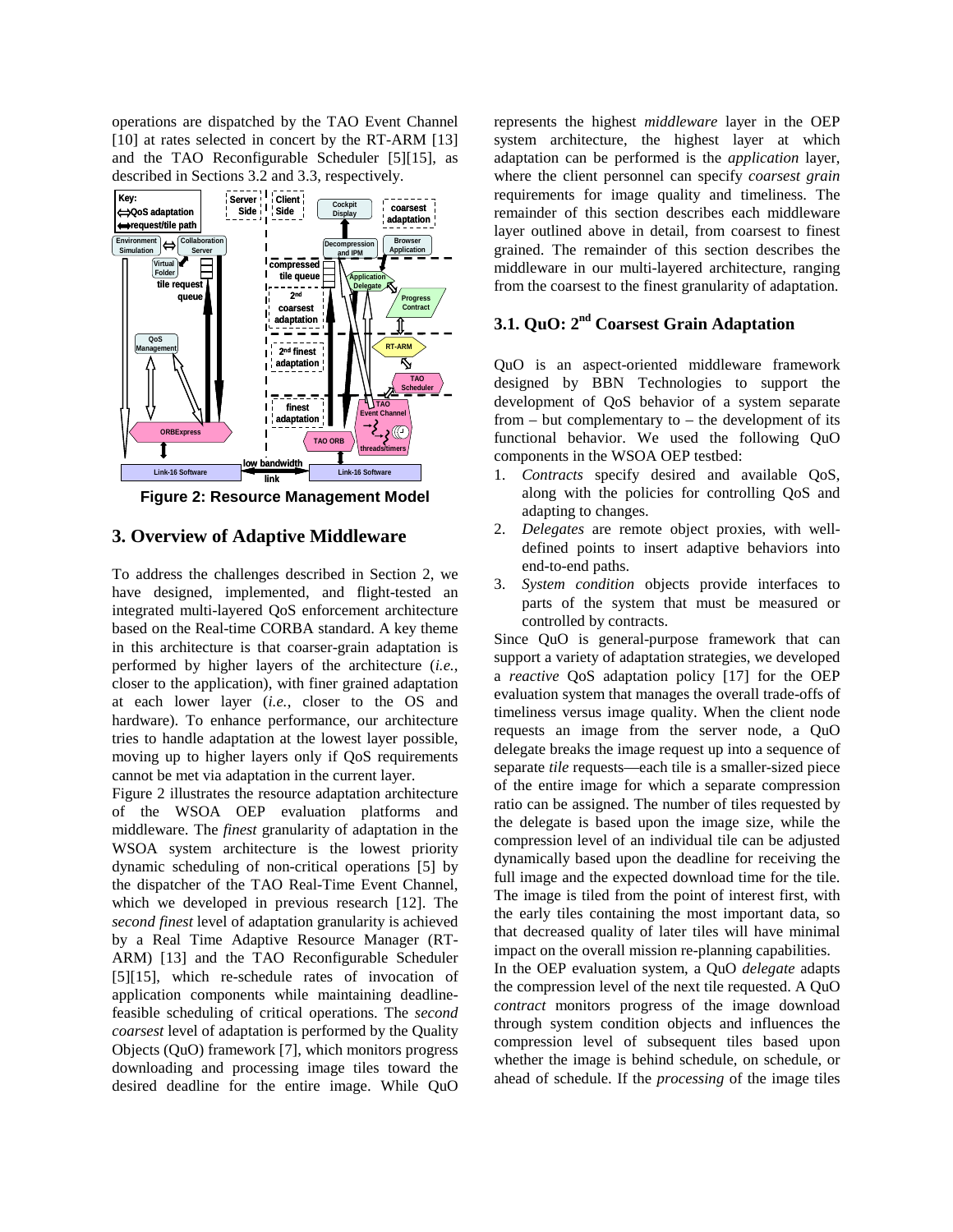falls behind schedule, the contract prompts the RT-ARM (described in Section 3.2) to attempt to adjust invocation rates to allocate more CPU cycles to tile decompression. The delegate first determines the number of tiles into which the image will be broken. Due to constraints on both the server tiling software and the client display software, in the OEP evaluation system the choices were limited to 1, 16, or 64 tiles. Our experiments (described in Section 4) revealed that breaking a 512 x 512 pixel image into 64 tiles introduced too much overhead, which increased the download time dramatically. We therefore always requested either 16 tiles or the entire image.

The delegate also determines the initial compression ratio for the image. We used the lowest compression ratio available for the initial tiles, because tiles are requested starting from the region of interest first and subsequent tiles are not as valuable. It therefore is more important for the application to download image tiles at compression ratios greater than or equal to that of the region of interest. After the number and initial compression ratio of tiles have been set, the delegate makes several calls to the server to request the first set of tiles. The number of tiles requested initially is determined by the size of a *tile request queue* that holds outstanding tiles requested from the server, but not yet received by the client. This queue enables the QuO encoded policy to delay requesting tiles until necessary to provide the maximum impact of compression ratio adaptation, while ensuring that there is always a tile request ready for the server to process. Finally, the delegate initiates periodic callbacks to its methods, so that it can perform contract evaluation, adjust compression ratios, and request subsequent tiles as needed to fill the tile request queue. As tiles are received from the server node, QuO system conditions count tiles received, processed, and displayed.

There are four operating regions specified by the QuO contract: *inactive*, *early*, *on time*, and *late*. The *inactive* operating region is entered when the entire image has been downloaded. The *on time* operating region indicates that the image is on pace to complete before – but close to – its deadline. Similarly, the *early* region indicates that the image is on pace to finish well before its deadline and the *late* operating region indicates that the image will finish after the deadline at the current rate of progress. There is no change in the compression ratio if the current operating region is *on time*. If the current region is *early*, then the compression ratio is lowered to the initial compression ratio, so that the remaining tiles can have the same quality as the initial tiles. If the current operating region is *late*, the compression ratio is increased in increments of 25:1 in

the range [50:1, 75:1, 100:1]. After checking progress – and if necessary setting a new compression ratio and notifying the RT-ARM of any changes in the operating region – QuO checks the request queue's depth and requests additional tiles until the tile request queue is full or the last tile has been requested. QuO can be downloaded in open-source format from quo.bbn.com.

# **3.2. RT-ARM: 2 nd Finest Grain Adaptation**

The RT-ARM is a reactive resource adaptation service developed by Honeywell Technologies and used in the WSOA OEP to manage the progress of the thread(s) for decompressing received tiles and delivering them to the application by the client of the OEP. When triggered to react, the RT-ARM manipulates the CPU usage of key operations on the request/tile path, such as tile decompression and delivery of tiles to the IPM processor in the cockpit. The RT-ARM does this by manipulating subsets of task invocation event rates from application-specified available rate sets. If image tile *processing* falls behind schedule, the QuO contract prompts the RT-ARM to adjust ranges of invocation rates to re-allocate more CPU cycles to decompressing remaining tiles. In response to changing environmental conditions, the RT-ARM can trigger such adaptation in two ways: (1) *reactively* when the QuO contract notifies the RT-ARM that the operating region boundary has changed or (2) *proactively* when it periodically checks the status of the system and notices a current or impending violation of the operating region limits. We distinguish the case where the RT-ARM simply evaluates its operating status and takes no action from the case where that evaluation triggers a change in rate ranges and a corresponding recomputation of rates and priorities by the TAO Reconfigurable Scheduler described in Section 3.3.

The RT-ARM attempts to keep operations within the *on time* QoS region by shrinking or expanding their respective ranges of selectable rates. This strategy was implemented by computing the average number of dispatches required by an operation at a given time, then discarding the rates that would cause the operation to complete too early or too late. As a result, rates of image processing operations that begin to veer towards the "early" and "late" regions are forced to adapt. If this level of adaptation is insufficient to keep the overall image download on time, QuO steps in and adjusts both the RT-ARM operating region and the compression level of the next tile.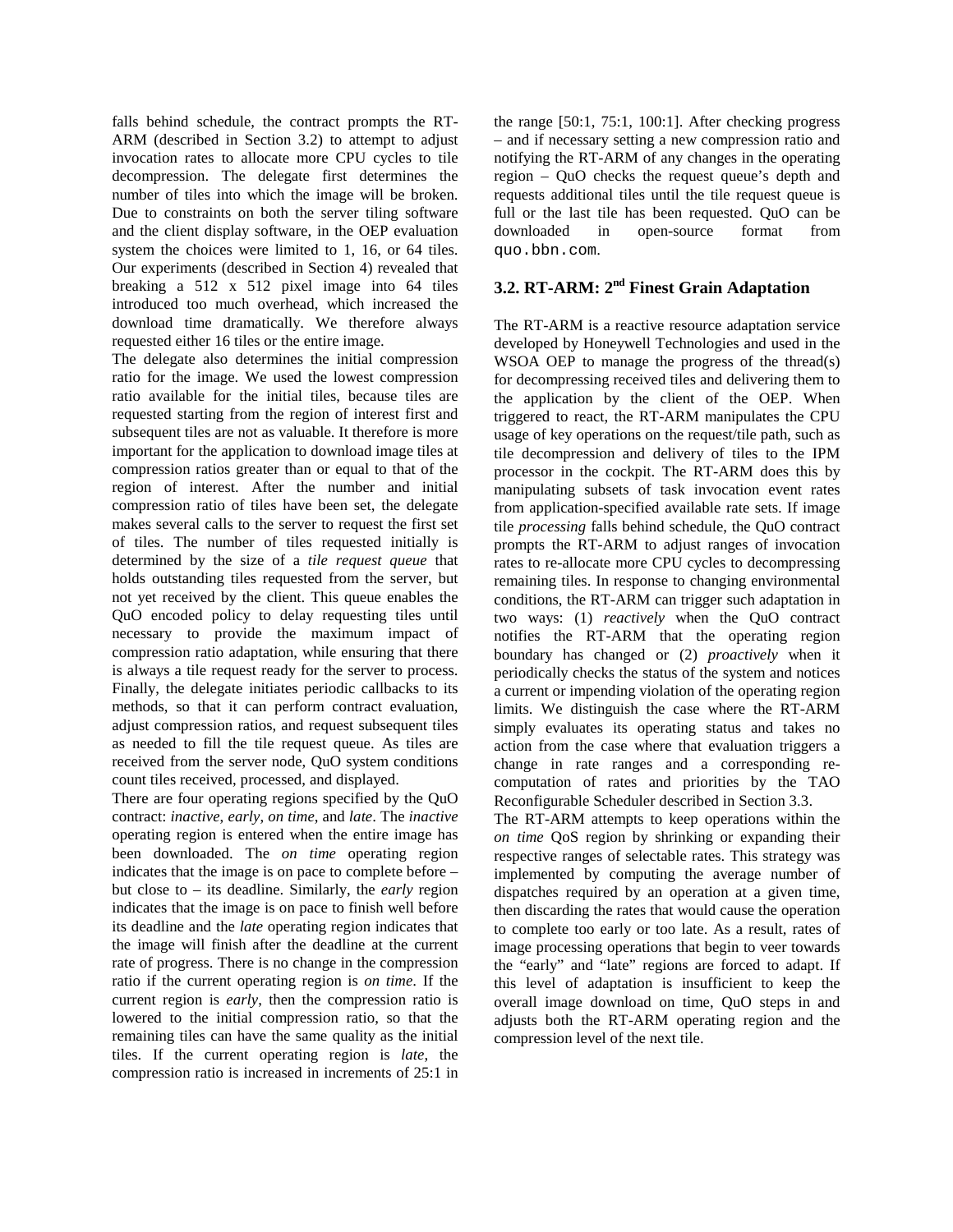### **3.3. TAO Reconfigurable Scheduler: 2 nd Finest Grain Adaptation**

The TAO Reconfigurable Scheduler is a CORBA scheduling service implementation designed for flexible support of hybrid static/dynamic scheduling [5], developed by Washington University, St. Louis. It selects a feasible set of rates of operation invocation and assigns priorities to the operations according to the scheduling strategy with which it was configured. When the RT-ARM modifies the ranges of invocation rates, the TAO Reconfigurable Scheduler first provides criticality assurance for the hard real-time operations by ensuring each operation is scheduled at a rate in its available range and that all critical operations can be feasibly scheduled at those rates. The TAO Reconfigurable Scheduler then adds non-critical processing and optimizes processor utilization for the image processing operations by maximizing their rates subject to schedule feasibility. In this application, operations associated with re-planning are non-critical. In the earlier Adaptive Software Test Demonstration (ASTD) program [14], we tried a simple integration of the TAO Reconfigurable Scheduler with the RT-ARM, in which the RT-ARM would propose a set of rates for operations and TAO's Reconfigurable Scheduler would generate a schedule and then evaluate that schedule's feasibility. Unfortunately, that approach proved computationally inefficient since RT-ARM and TAO's scheduler operated too independently. Those results, however, pointed to the solution pursued in this work: closer integration of adaptation mechanisms. We evolved the TAO Reconfigurable Scheduler so that the rate selection *mechanism* was pushed down into it, while the *policy* for rate selection was supplied by the RT-ARM. Specifically, the RT-ARM provided a specific rate selection strategy to the TAO Reconfigurable Scheduler at system initialization time based upon operation criticality and available rates.

The first revision we made to the TAO Reconfigurable Scheduler for the WSOA OEP case study was to refactor its implementation for greater reconfigurability, extending similar efforts started during the ASTD program. Our second revision incorporated rate selection into the schedule generation and feasibility analysis steps to determine an *ordering* of key operation characteristics used by a particular scheduling heuristic, assign both rates and priorities through different forms of sorting, and apply the most efficient sorting algorithm for each case. This strategy allows one scheduler to be used for efficient rate selection and priority assignment, all adaptively at runtime. These revisions are released in TAO's

Reconfigurable Scheduler, which can be downloaded at deuce.doc.wustl.edu/Download.html in open-source format along with the rest of the TAO middleware.

# **4. Methodology for Empirical Studies**

This section introduces the objectives and approach to a set of adaptive middleware experiments completed during post-flight ground tests of the WSOA OEP in January 2003, which followed the actual flight tests conducted in December 2002.

The four primary goals of our experiments were to (1) quantify the ability of multiple layered QoS management mechanisms within the Bold Stroke middleware framework to maximize image fidelity while meeting download deadlines, (2) offer preliminary assessment of the relative contributions of the different QoS management mechanisms outlined above, (3) profile the temporal performance of those mechanisms, and (4) quantify the relative benefits of this approach compared to the same application running without adaptation. We note that perceivable image quality decreases monotonically as image compression increases over the range from 50:1 to 100:1. Moreover, our assessment of the compression quality achieved for a given image is weighted by whether or not it met its deadline. These experiments also measure trade-offs between timeliness and image quality in a relatively sanitary system environment, to remove all influences outside the scope of the metrics considered here. In doing so, we established a baseline against which realistic parameters (*e.g.*, network latency jitter, traffic loads, or other factors) can be varied in a managed way and *their* contributions to system behavior also quantified.

Section 4.1 first introduces the metrics we used to evaluate the OEP architecture. Section 4.2 then describes the design of the experiments themselves, grouped into the following four distinct studies of adaptive QoS management: (1) the OEP system with no adaptation (which serves as an experimental baseline), (2) the QoS management approach described in Section 3, with reactive adaptation of both image compression levels and scheduling (rates and priorities) of image tile processing operations, (3) the same approach but with scheduling adaptation turned off, and (4) a simple control-based approach to image compression adaptation that explored the system's response to this kind of control. Finally, Section 4.3 describes the platform on which the experiments were run. The results of these experiments are presented in Section 5.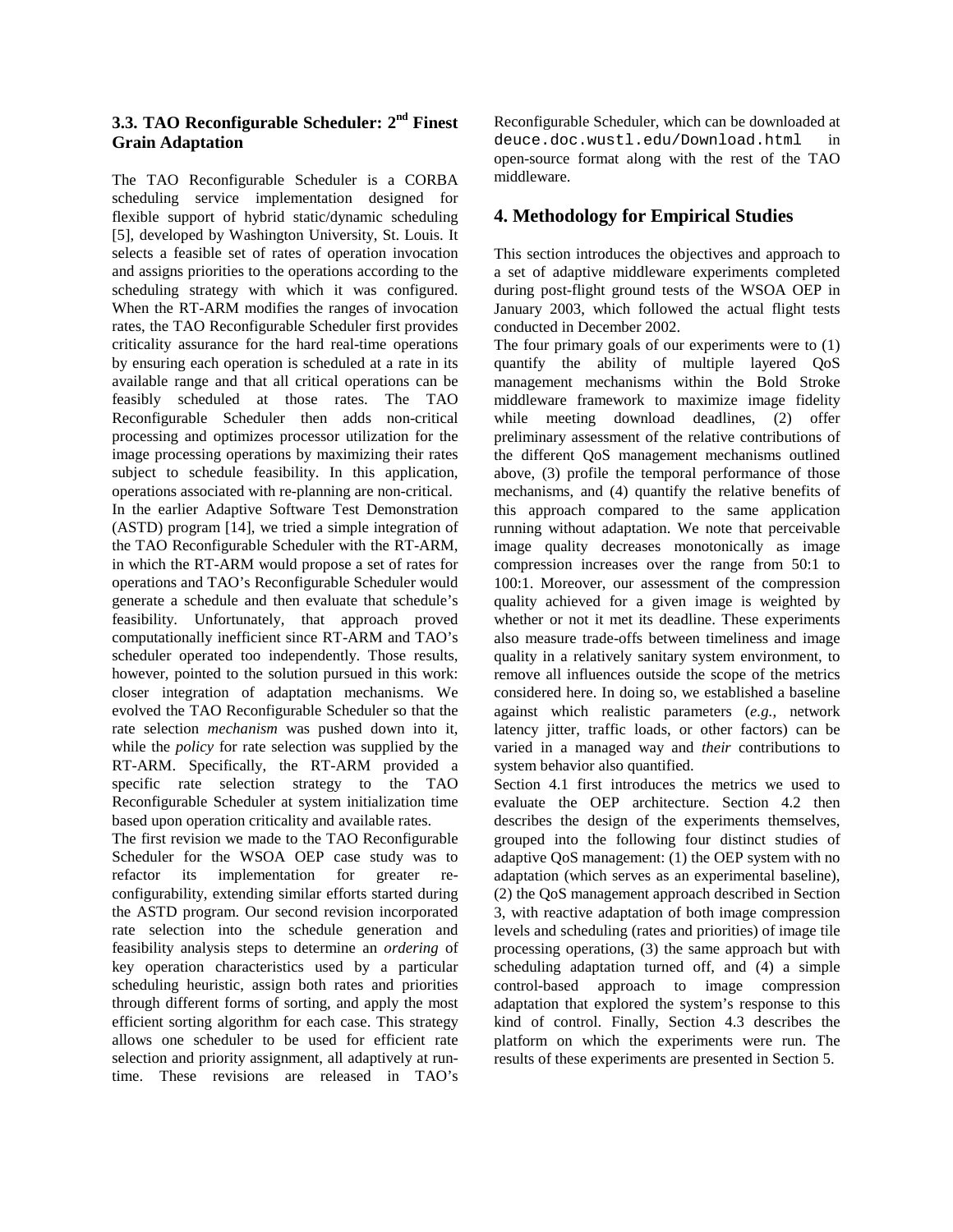#### **4.1. Evaluation Metrics**

The key metrics assessed by our experiments were:

- 1. *Timeliness of image download*, *i.e.*, whether the entire image was downloaded and displayed before an advertised deadline relative to the time of the image request from the application.
- 2. *Quality of the downloaded image* in terms of the compression ratios of the image tiles, compared to the uncompressed version of each tile, and
- 3. *Scalability of the resource management approach*, in terms of the overheads of specific mechanisms in the critical path of the resource management services, *i.e.*, the QuO infrastructure, the RT-ARM service, and the TAO Reconfigurable Scheduler.

The first two metrics assess the ability of the OEP to manage multiple QoS properties simultaneously, as perceived by the collaborative mission re-planning application, while the third metric assesses the underlying middleware infrastructure itself.

In addition to studying our overall resource management approach, we also sought to examine the relative contributions of the individual mechanisms. In particular, we sought to isolate the impacts of mechanisms for (1) end-to-end reactive image compression management and (2) client-side reactive rescheduling of tile processing operation rates.

### **4.2. Experiment Design**

Our experiments were conducted using the server and client software systems developed for the WSOA OEP evaluations, including a representative Operational Flight Program (OFP) on the F-15 fighter airplane client and an imagery server on the command and control (C2) server. Resource management was conducted primarily on the client side, which is where we focused the bulk of our analysis. The experiments were run on realistic hardware in the Avionics Integration Center (AIC) laboratory at Boeing, St. Louis. We ran each experiment using the client and server system terminals in that laboratory and ran each set of trials over a range of download deadlines. Each experiment consisted of requesting a virtual folder containing compressed thumbnails of the actual images being downloaded from the server. When the virtual folder arrived at the client, it then immediately requested four images in succession from the server.

Within each experiment, the same trial was then repeated with different deadlines, except for the case of experiments without adaptation where instead we set the compression ratio explicitly, and measured the download time at each of 3 fixed image compression ratios, *i.e.*, 50:1, 75:1, and 100:1. Compression ratios of 50:1 and 100:1 were selected by Boeing system engineers as upper and lower boundaries of image quality for the experiment. There was no noticeable degradation in image quality below 50:1 compression (thus making it a baseline calibration point for adaptation), while degradation was significant at 100:1. Due to time and cost constraints, we did not seek to examine the effects of different characteristics of the images themselves, but instead experimented with an assortment of images so that we could (1) quantify performance of the adaptation techniques over a range of image effects and (2) give preliminary indications of sensitivity to image makeup for future study.

In the experiments, processing is initiated by transmission of an *Alert* from the server to the client, followed by a virtual folder with two thumbnail images. Each thumbnail serves as an additional icon to distinguish that image from the others in the virtual folder. For evaluating the performance of the WSOA adaptation architecture we confine our attention to the images themselves, though for completeness we also measured thumbnail download latencies and present them in Section 5.

To assess the viability of the individual QoS adaptation technologies and the overall WSOA architecture, we ran the four experiment trials described below. In each trial the image was divided into 16 tiles, which were sent from the region of interest outward. For each tile, a message was sent from the client to the server with a request for the tile to be sent *at a given compression ratio*. The server selected the closest achievable compression ratio to that requested, transmitted the tile to the client, and recorded the ratio actually used. When a tile was received by the client, it was queued pending processing by an operation which decompressed the tile then delivered it via an image transfer operation to the IPM for display on the client.

For these experiments, we found that 38, 42, 46, 50, 54, and 58 seconds represented a covering set of image download deadlines for the trials with both compression and scheduling adaptation, and ran only those deadlines for the two remaining trials with compression adaptation but not scheduling adaptation.

**Trial 1: No Adaptation of Compression or Scheduling.** We first benchmarked the OEP application performance *without* adaptation to establish a baseline against which we measure improvement for the three other experiment trials. We measured the download time of each of the 4 images at each of three compression ratios (50:1, 75:1, and 100:1).

**Trial 2: Reactive Compression + Scheduling Adaptation.** We then measured the OEP system with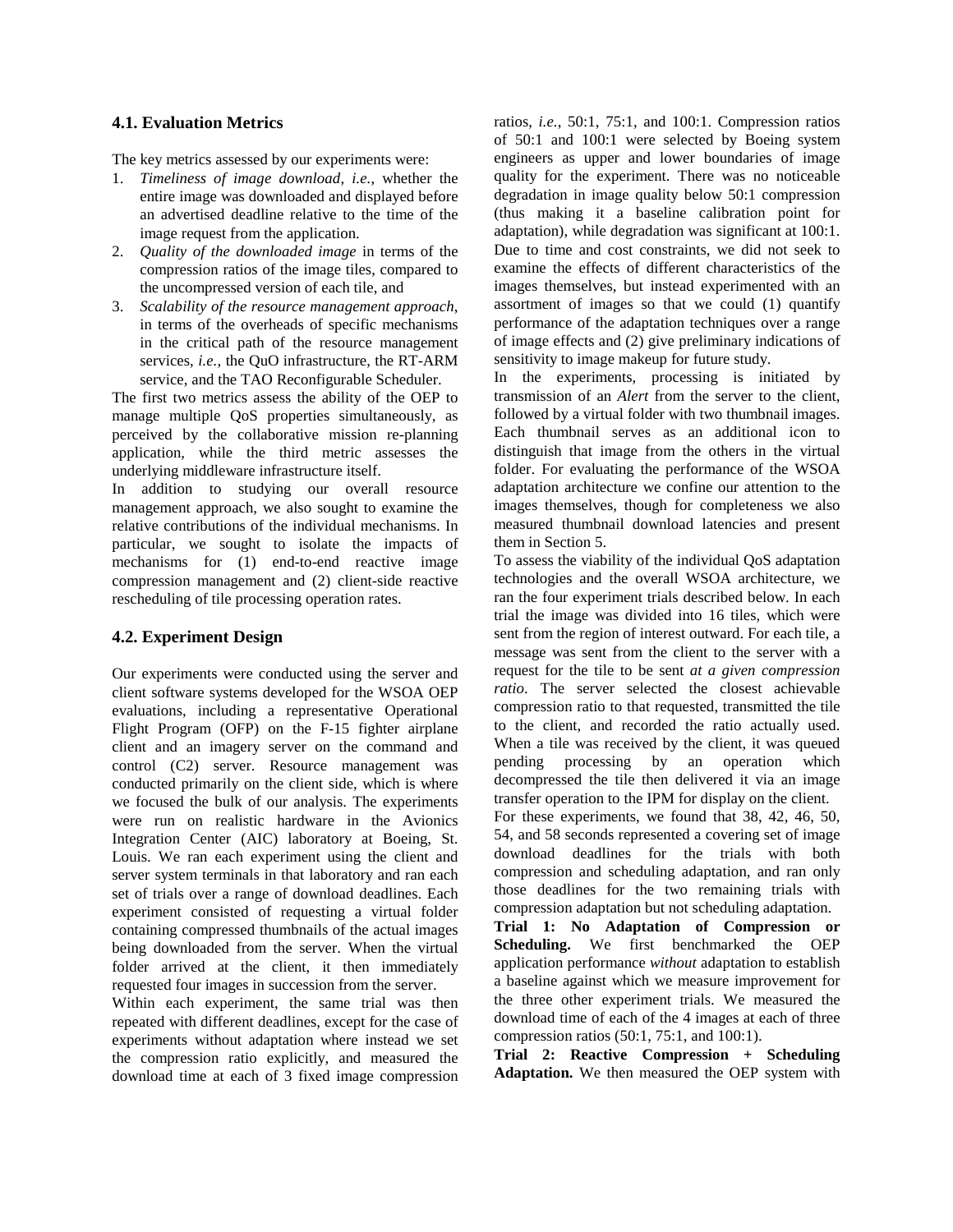adaptation of both image compression parameters and operation scheduling parameters. We instrumented the system to record the (1) end-to-end performance of the application, (2) performance of particular segments of the data and computation paths affecting end-to-end performance, and (3) overhead for key adaptation mechanisms in the infrastructure.

**Trial 3: Reactive Compression Adaptation Only.** To assess the relative contributions of compression vs. scheduling adaptation, we ran the same set of experiments used in the second set of trials, but with scheduling adaptation turned off. The need for this set of experiments was reinforced late in the system development phase when Boeing engineers noticed the contribution of scheduling adaptation to end-to-end performance was not evident in the Boeing Windows NT-based Desktop Test Environment (DTE). As the results in Section 5 reveal, this was solely an artifact of the non-real-time performance of the DTE, *i.e.*, when the VxWorks real-time OS was used in the ground and flight environments, the contribution of scheduling adaptation to end-to-end timeliness became clear.

**Trial 4: Linear Control Law Experiments.** We noticed that the reactive style of compression adaptation used in the system design resulted in very coarse-grained transitions in the image tile compression ratios, albeit with the resulting performance being suitable to the specific collaboration application. To further explore applicability of our approach outside the particular application studied, we conducted a narrowly focused set of experiments to examine the responsiveness of the OEP evaluation system to finergrained image tile compression management.

Since imagery tiling was done from the point of interest and radiating outward, the net effect of the reactive adaptation policy was to show the largest possible area around the point of interest at highest quality and then degrade the remaining tiles as a step function to a lower resolution. While this approach is suitable for our avionics application, it is reasonable that other applications (such as opportunistic recognition of features from real-time imagery) might show less bias toward a particular single location in an image, and thus could benefit from maximizing the quality of *all* tiles. We therefore experimented with replacing the reactive tile compression adaptation strategy encoded in the QuO contract with a simple controller that sought to minimize image tile compression while still meeting the image download deadline. When each tile was received, the controller calculated a new minimum feasible compression ratio based on the image deadline and the download progress to that point.

#### **4.3. Experimental Platform**

In the WSOA experiments, the client platform was a 400 MHz Dy-4 PPC 750 processor with 128 MB of memory, running the VxWorks real-time OS, version 5.3.1, with TAO version 1.0.7. The server was hosted on a flight-ready chassis with multiple Alpha processors running the DEC Unix OS and ORBexpress/RT Ada version 2.0.2. A Boeing-owned console with dual Digital Alpha 480 MHz single board computers was used by the server-side operator. The majority of server functionality was inherited from a legacy Boeing project, whose software was tested on Digital Alpha and Sun Solaris variants of the UNIX OS. At the time of system design, only the Alpha platform was available in a ruggedized, flight-worthy package. Alpha UNIX represents a high-performance, soft real-time OS. System components were distributed across both computers, using a simulated Link-16 network over 100Base-T Ethernet cabling.

### **5. Empirical Results**

This section presents the results of the experiments described in Section 4. We first examine baseline endto-end image latencies for images compressed at the fixed ratios of 50:1, 75:1, and 100:1. We next present latencies when using the adaptation techniques described in Section 3. After this, we examine image tile compression adaptation response under different strategies and present image tile queueing latencies measured on the client node. We then explore the overhead of the adaptation techniques. Finally, we present overhead results for adaptive rescheduling of operation rates using the integrated RT-ARM and TAO Reconfigurable Scheduler described in Section 3.3.

**End-to-End Image Latency at Fixed Compression Ratios.** We first examine the total time from initial request to receive and process each image. We use these points of reference to compare results of the other trials, to assess the effectiveness of adaptation in each case and to establish quantitative bounds on the image quality and download time trade-offs achievable by adaptation in the OEP evaluation system. Over the bandwidth-limited radio data link, in Trial 1 images compressed at the highest ratio (lowest image quality) of 100:1 took roughly 40 seconds to download (a lower bound on timeliness), and each factor of 25 reduction in the compression ratio (corresponding to improved image quality) cost another 6 to 7 seconds to download the image, thus establishing a baseline for the trade-off between timeliness and compression. We also note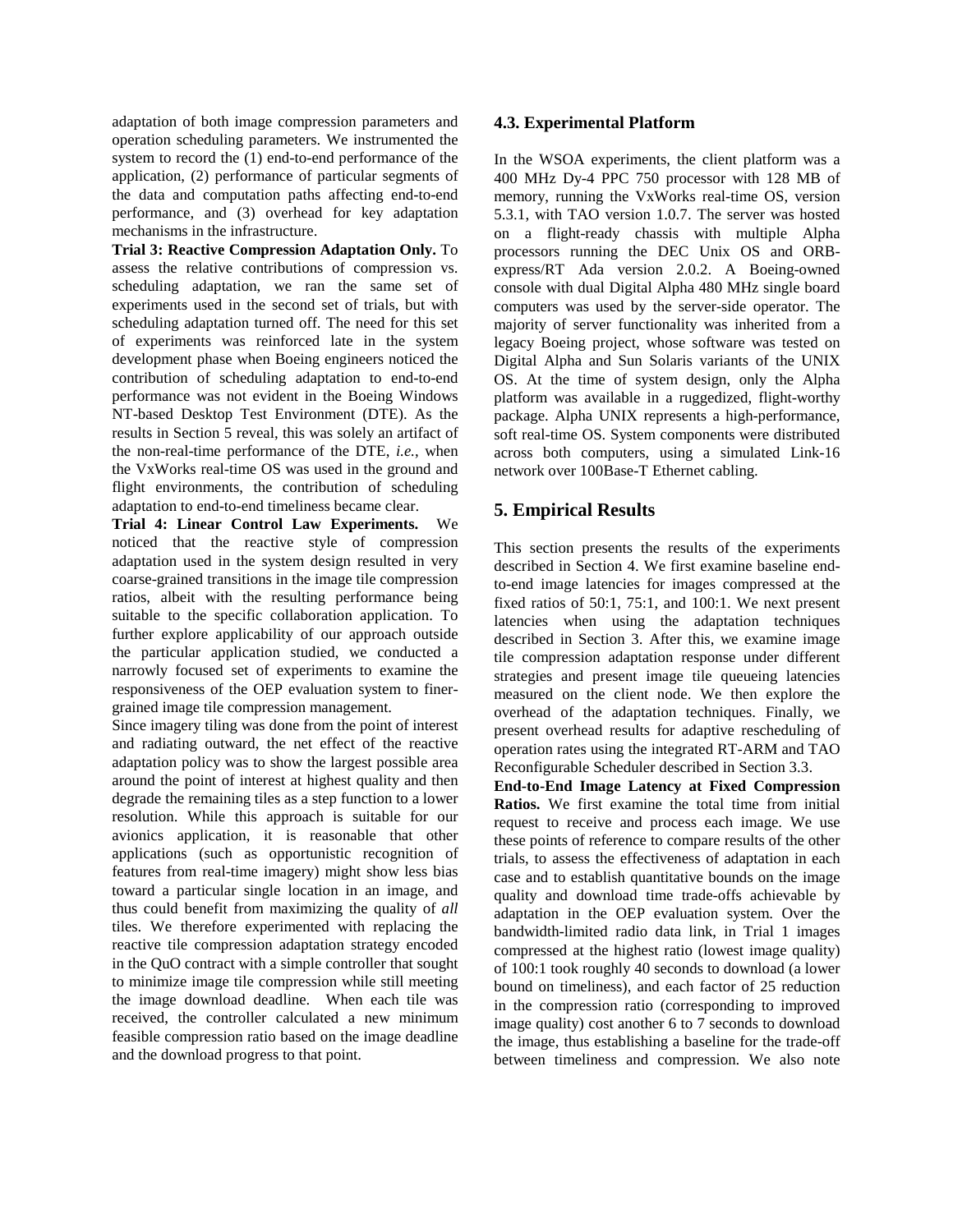latency variations between the images themselves, which were also seen in the other trials.

**Image Latency with Adaptation to Specific Deadlines.** We next compare end-to-end image download times to respective deadlines. From Trials 2 and 3 respectively, we measured end-to-end image download latencies for deadlines of 38, 42, 46, 50, 54, and 58 seconds. In Trial 2, adaptation of operation invocation rates was also performed, while in Trial 3 it was not. We note that from Trial 1 the 38 second deadline is infeasible even at the highest compression ratio of 100:1, and the 58 second deadline can be bet at the lowest compression ratio of 50:1, and thus does not require any adaptation. For the rest of this paper we therefore confine our attention to the 42, 46, 50, 54 second deadlines. The observed results showed that compression adaptation alone is insufficient to ensure key deadlines are met, with images 2, 3, and 4 missing both the 42 second and 54 second deadlines in Trial 3, but only image 4 missing the 42 second deadline in Trial 2. Even with adaptation of both image tile compression and operation invocation rates, however, the additional overhead of adaptation can make tight deadlines (*e.g.*, 42 seconds) infeasible even though without adaptation they are (barely) achievable. Interestingly, the benefit of adaptation of operation invocation rates outweighs its cost even with tight deadlines, *e.g.*, more images made the 42 second deadline with adaptation of operation invocation rates than without rate adaptation.

**Image Compression Adaptation Response.** We now consider the recorded image tile compression levels in each of the trials. In the cases where the sequence of compression ratios was the same for more than one deadline in a given tile, we consider only the *latest* deadline of each such equivalent set. In Trial 3, we confined our attention to image tile compression only. It is therefore most appropriate to compare the experiments with simple compression control in Trial 4 to those in Trial 3. Since the scheduling adaptation mechanisms in the RT-ARM were deactivated in both experiments, the effects of scheduling adaptation are suppressed, letting us focus on the effects of compression in isolation. From Trials 3 and 4, the observed results show that although it is possible to adapt image download times effectively at coarsegranularity in the compression ratios (100:1, 75:1, and 50:1), the OEP is amenable to much finer-grained compression adaptation management. This is a particularly important result in light of excess laxity observed at the 46 and 50 second deadlines in Trial 2. *I.e.*, some of the time by which each image arrived early might be traded for image quality in practice.

**Client-side Image Tile Queueing Latency.** Upon receipt from the network, each tile sent by the server is stored in a queue on the client until it is retrieved from the queue by the tile decompression operation. The rate at which the decompression operation is invoked, and thus at which tiles are retrieved from the queue was fixed at 1 Hz in Trials 1, 3, and 4, and managed adaptively in Trial 2. The observed results showed much lower latencies in Trial 2, and thus identify the client-side tile receive queue as a crucial stage of the end-to-end QoS performance model for the WSOA OEP, and highlight the importance of adaptively managing tile processing operations. Adjusting the rates at which those operations are run significantly decreases the time image tiles spend idly in the queue.

**Scheduler Re-computation Latency Under RT-ARM Management.** Our next area of study was the measurement of schedule re-computation overhead resulting from a narrowing of rate ranges by the RT-ARM and priority and rate re-assignment by the TAO Reconfigurable Scheduler. From the results of Trial 2, the key insight is that the number and duration of rescheduling computations is both (1) reduced overall compared to our earlier results in the ASTD program [14] and (2) proportional to the degree of rate adaptation that is useful and necessary for each deadline. All trials showed an initial schedule computation time identical to the initial schedule computation times without rate adaptation.

**Overhead of QoS Management Mechanisms.** In addition to examining the performance of the application as a whole, we quantify overhead of the individual adaptation services, for preliminary evaluation of scalability and possible optimization, and to guide further expansion of our resource management approach to both systems with constraints at smaller time scales and larger-scale systems of systems. Table 1 summarizes these results. These results suggest scalability of our approach will be reasonably good overall. It is important to note that the timing capabilities of the VxWorks OS where these experiments ran was only accurate to within 5 ms, which is relevant to the overhead measurements in Table 1, many of which are in the range of 10's of ms.

**Table 1. QoS Management Latency**

| Mechanism                | Trial 2       | Trials 1, 3, 4 |
|--------------------------|---------------|----------------|
| QuO Contract             | $0-30$ msec   | $0-10$ msec    |
| <b>Region Transition</b> | $0-10$ msec   | $<$ 5 msec     |
| QuO Delegate             | $0 - 20$ msec | $0-5$ msec     |
| RT-ARM                   | $0-10$ msec   | N/A            |
| <b>Initial Schedule</b>  | $185$ msec    | N/A            |